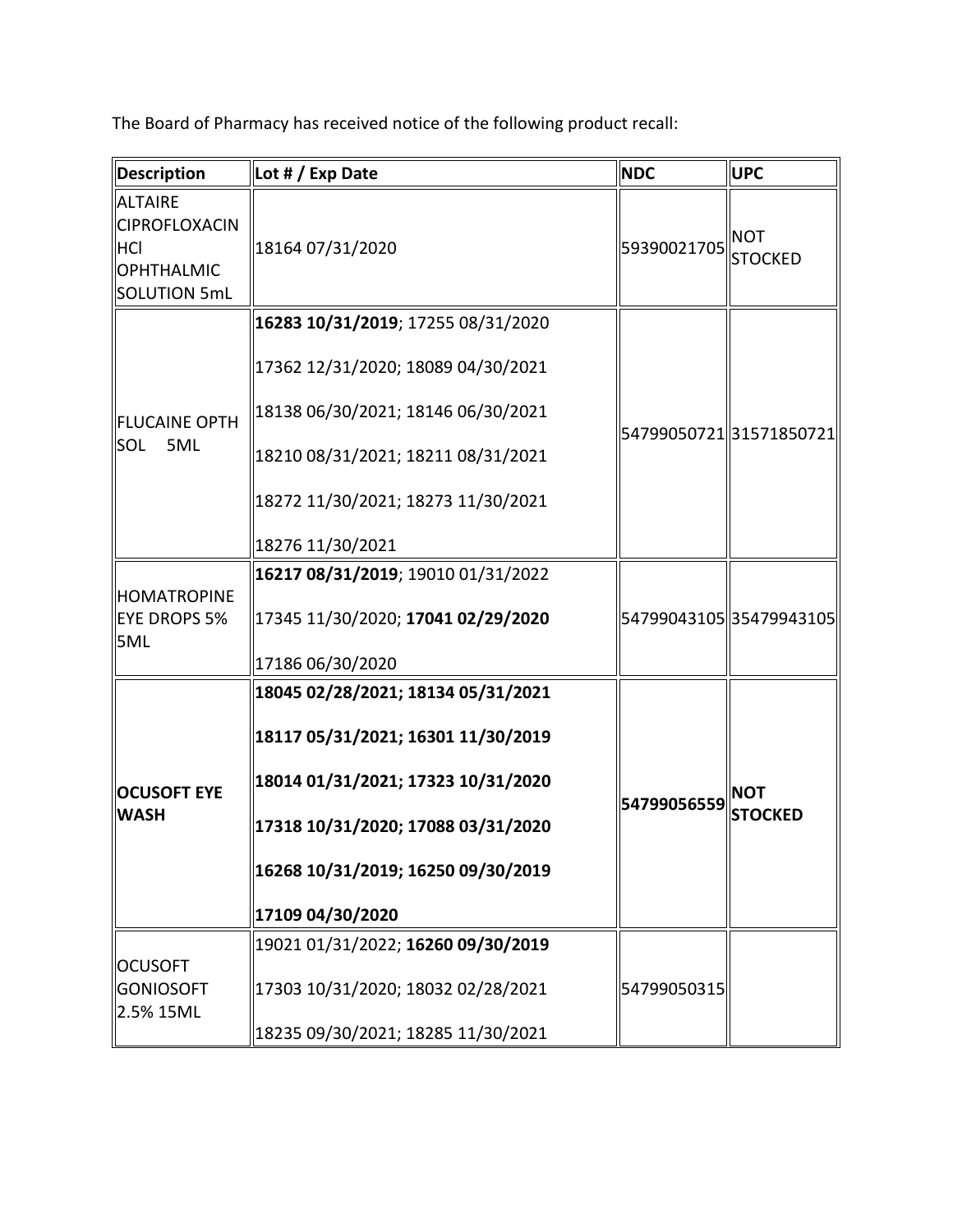| <b>Description</b>                                                                  | Lot # / Exp Date                                                                                                                   | <b>NDC</b>  | <b>UPC</b>                   |
|-------------------------------------------------------------------------------------|------------------------------------------------------------------------------------------------------------------------------------|-------------|------------------------------|
| <b>OCUSOFT</b><br><b>RETAINE NACL</b>                                               | SAP 01/31/2020; TCI 03/31/2021<br>SFI 06/30/2020; RHE 08/31/2020<br>SCD 03/31/2021                                                 | 54799089435 | <b>NOT</b><br><b>STOCKED</b> |
| <b>OCUSOFT TEARS</b><br><b>AGAIN</b><br><b>LUBRICANT EYE</b><br><b>DROPS</b>        | 17209 07/31/2021; 19094 04/30/2023<br>18260 10/31/2022; 18217 08/31/2022<br>15334 10/31/2019; 18168 07/31/2022                     | 54799090415 | <b>NOT</b><br><b>STOCKED</b> |
| <b>OCuSOFT</b><br><b>TETCAINE</b><br>HYDROCHLORIDE<br><b>OPHTHALMIC</b><br>SOLUTION | 18166 07/31/2020; 17205 07/31/2019<br>18292 11/30/2020; 19106 04/30/2021<br>17206 07/31/2019; 18097 04/30/2020<br>18003 01/31/2020 | 54799050215 | <b>NOT</b><br><b>STOCKED</b> |
| TETRAVISC 0.5%<br>0.6ML<br>12                                                       | 17236 08/31/2019; 17334 11/30/2019<br>18015 01/31/2020                                                                             |             | 54799050501 35479950501      |
| <b>TETRAVISC</b><br>FORTE 0.5%<br>0.6ML 12                                          | 17217 07/31/2019; 18256 10/31/2020                                                                                                 |             | 54799050401 35479950401      |
| <b>TETRAVISC</b><br><b>FORTE O/S</b><br>0.5% 5ML                                    | 17198 07/31/2019; 18248 10/31/2020<br>17338 11/30/2019; 17337 11/30/2019<br>17199 07/31/2019; 17233 08/31/2019                     |             | 54799050405 35479950405      |
| TETRAVISC O/S<br>0.5%<br>5ML                                                        | 19125 04/30/2021; 17232 08/31/2019<br>17334 11/30/2019; 18249 10/31/2020                                                           |             | 54799050505 35479950505      |
| <b>OCuSOFT EYE</b><br><b>WASH</b>                                                   | 19130 05/31/2022; 19052 02/28/2022                                                                                                 | 54799056501 | <b>NOT</b><br><b>STOCKED</b> |
| <b>OCUSOFT</b><br><b>RETAINE NACL</b><br><b>SOLUTION</b>                            | 18008 01/31/2020; 19105 04/30/2022                                                                                                 | 54799089515 | <b>NOT</b><br><b>STOCKED</b> |
| <b>OCUSOFT EYE</b><br><b>WASH</b>                                                   | 18063 03/31/2021; 18059 03/31/2021                                                                                                 | 54799056559 | <b>NOT</b><br><b>STOCKED</b> |